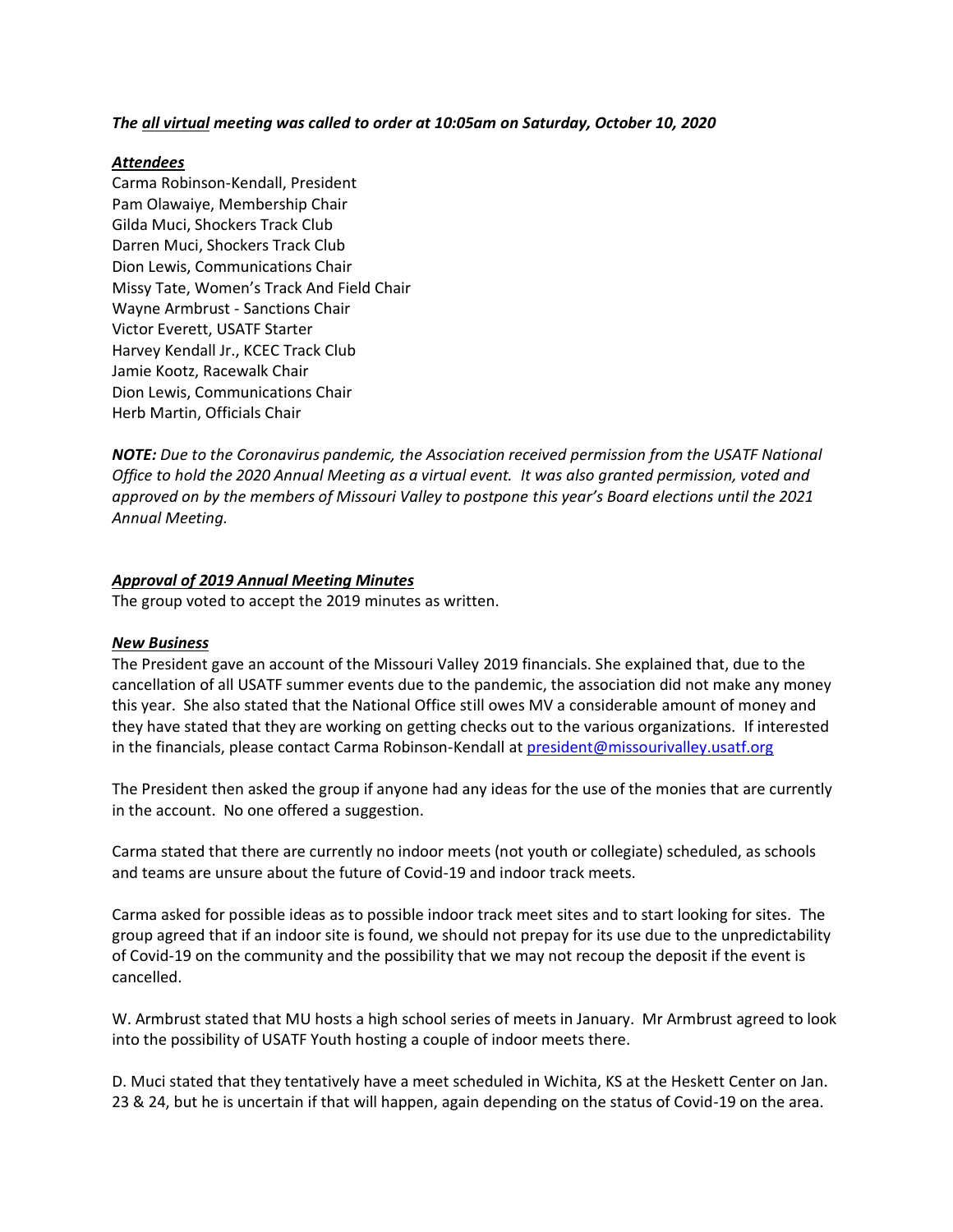Mr. Everett then stated that he spoke with Wichita State unofficially, and they are unsure if there will be an indoor track and field season in 2021.

#### *Membership Report*

Pam Olawaiye, Membership Chair reported that:

Pam explained that due to Covid-19, most of the members and clubs that registered for 2020 (1 year) actually registered prior to the pandemic (before March). Therefore, the numbers are extremely due. There are 22 clubs and 431 total members to date. Comparatively, 2019 had 1078 members and 39 clubs.

# *Sanctions Report*

W. Armbrust stated that he has sanctioned 24 meets this year so far.

# *Officials/Certification Chair Report*

Herb Martin, representing both the Officials Chair and Certification Chair (in lieu of Racquel Adams) reported that, due to issues within the National Office (they are moving, updating and changing databases), Officials recertification's are on hold until further notice.

If a member of Officials Safesport course is due, those courses can now be found online All certification requirements are listed on line, including the background check and Safesport information. For information or concerns about badges, contact Rae Adams @ mvacertifications@gmail.com.

Herb acknowledged that there are still issues and a backlog for getting badges. He stated that, per the National Office, if an Official needs proof of certification in order to officiate a meet, the Official can either contact Herb Martin or contact a Board Member who can pull their account from the database, and copy and paste their credentials into an email for them to show to Meet Management to verify certification.

The question was raised that, in order to recertify for the new Olympiad, Officials will need to complete the application, take the test and pay their fee. However, there is some concern amongst Officials that they are not willing to do this currently due to the uncertainty of meets being held during the pandemic. It was suggested that we hold off until either we get guidance from the National Office, or we are sure that meets will be definitely held.

The group discussed how to increase the volume of MV Officials, but simplify the process. It was suggested that after interested parties register, do an online course, then they possibly could shadow a current Official for certification completion

The concern was voiced that the pandemic has brought to light another issue. Officials, Starters etc. tend to be older, more seasoned adults who are voicing concerns and are considering retiring. This will leave a huge need for Officials and Starters. It was suggested that we need to think of creative ways to bring more young people on board and find ways and incentives to get and keep them engaged. One suggestions was creating a Youth Board. The group agreed, and will revisit this idea in the near future.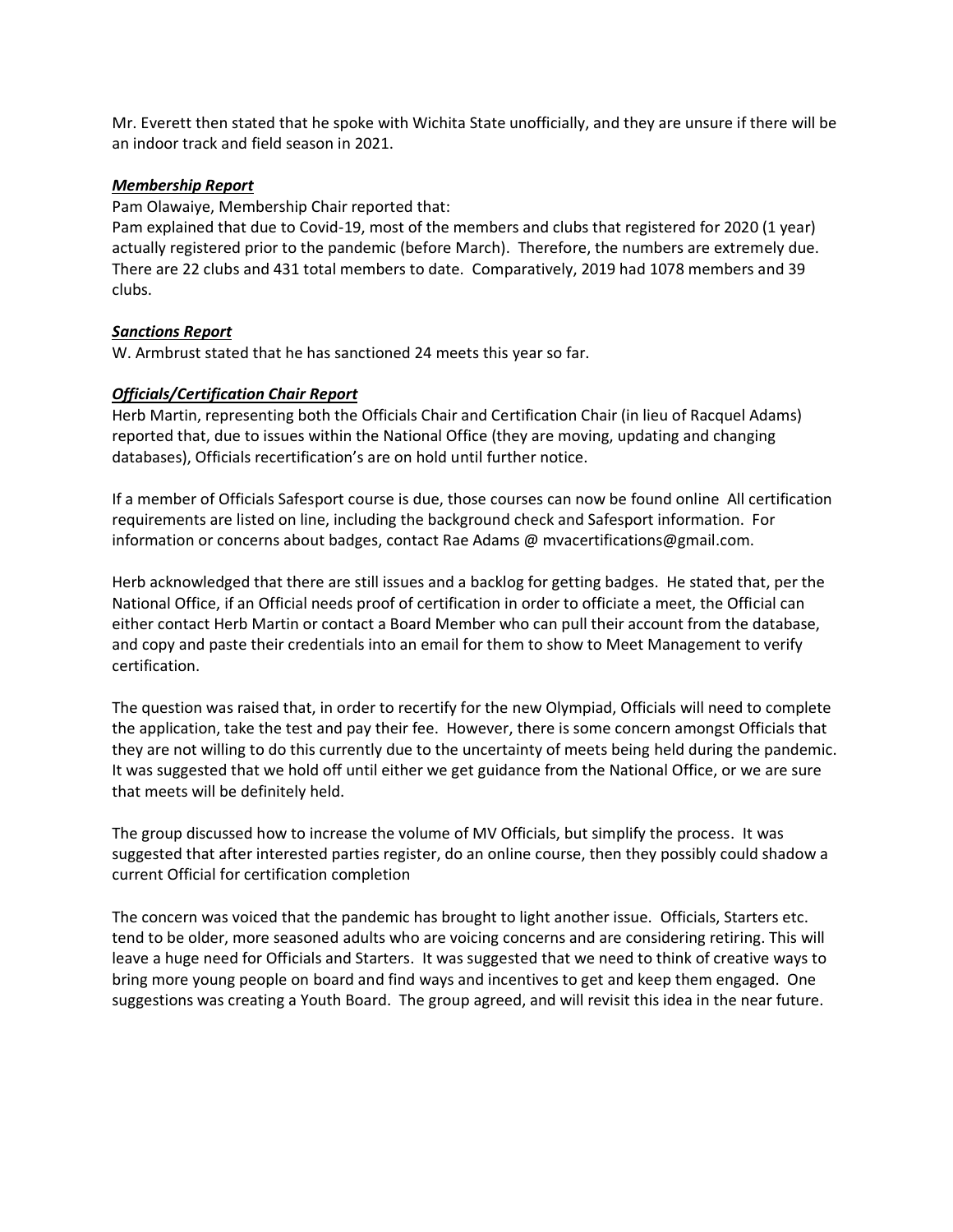# *New Business*

.

The USATF annual meeting will be a virtual event this year due to the pandemic. Carma will send out more information when available.

# **Communications Chair Report**

Dion Lewis presented his Communications report to the group.

- He will continue to send out the USATF Newsletter monthly. He is requesting that anyone with news, updates for meets, meet winners, accomplishments – both on and off of the track, forward to him to be included in newsletter.

# **Race walk Report**

Jamie Koontz, Race walk Official, stated that she has had a lot of people shadow her for Race Walk events. She has also had Racewalkers from area schools training to compete: 6 from Friends University, 5 from Baker U and 5 from Mid-America Nazarene. She also stated that the Heartland Racewalkers are getting more visibility during meets. There remains a desparate need for trained Racewalk officials. Anyone interested in officiating Race Walk, please contact either Carma Robinson-Kendall or Jamie Koontz.

The question was asked whether Jamie had thought hosting a virtual racewalk meet. She stated that it would be hard to do because of the amount of close monitoring that needs to happen when judging racewalk.

# **Presidents Report**

Carma stated that MV will be hosting the Regional Championship in 2021 at Emporia State University. However, The City of Emporia is giving the Association no incentives for hosting the meet there. She asked for other ideas for venues that may be willing to host in exchange for incentives. It was suggested that a High School in Joplin, Mo. was a good alternative. Carma will talk with the City of Joplin leaders about logistics and specifics. It was also suggested that the group should look for facilities in Salina, KS to possibly host indoor meets.

Carma stated the Youth Executive Committee Board is being revamped and Board positions are changing. Contact Carma for more information.

The question was asked whether we will have a youth cross country meet. The group discussed possible venues for the meet and is was suggested that a course in Olathe be considered.

The question as then asked if we could possibly host a virtual cross country meet. The group will look into it.

A question arose about the rules to sanction a virtual cross country meet and will it count towards our meet requirements. Carma will talk to National Office about that possibility.

It was then suggested that, to be socially distant, maybe we could host a Regional XC meet on different days and/or times, breaking the participants up so as not to have many on 1 day. Carma will look into this possibility.